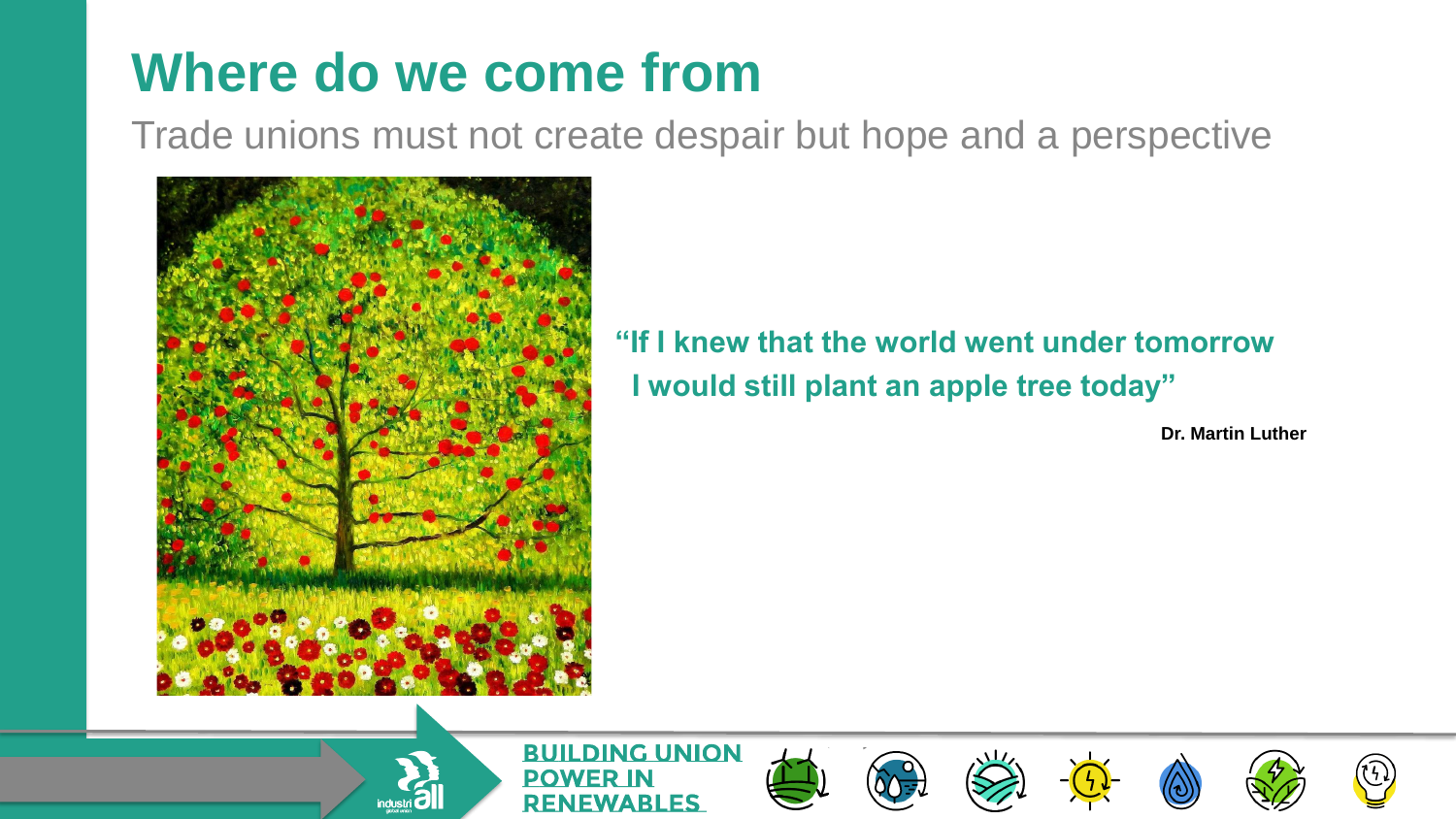### **Two predominant mega-trends:**

IndustriALL's sectors affected – we take action!

**RENEWABLES** 

#### Industry 4.0/ digitalization **Green**Technologies

industri **O** 

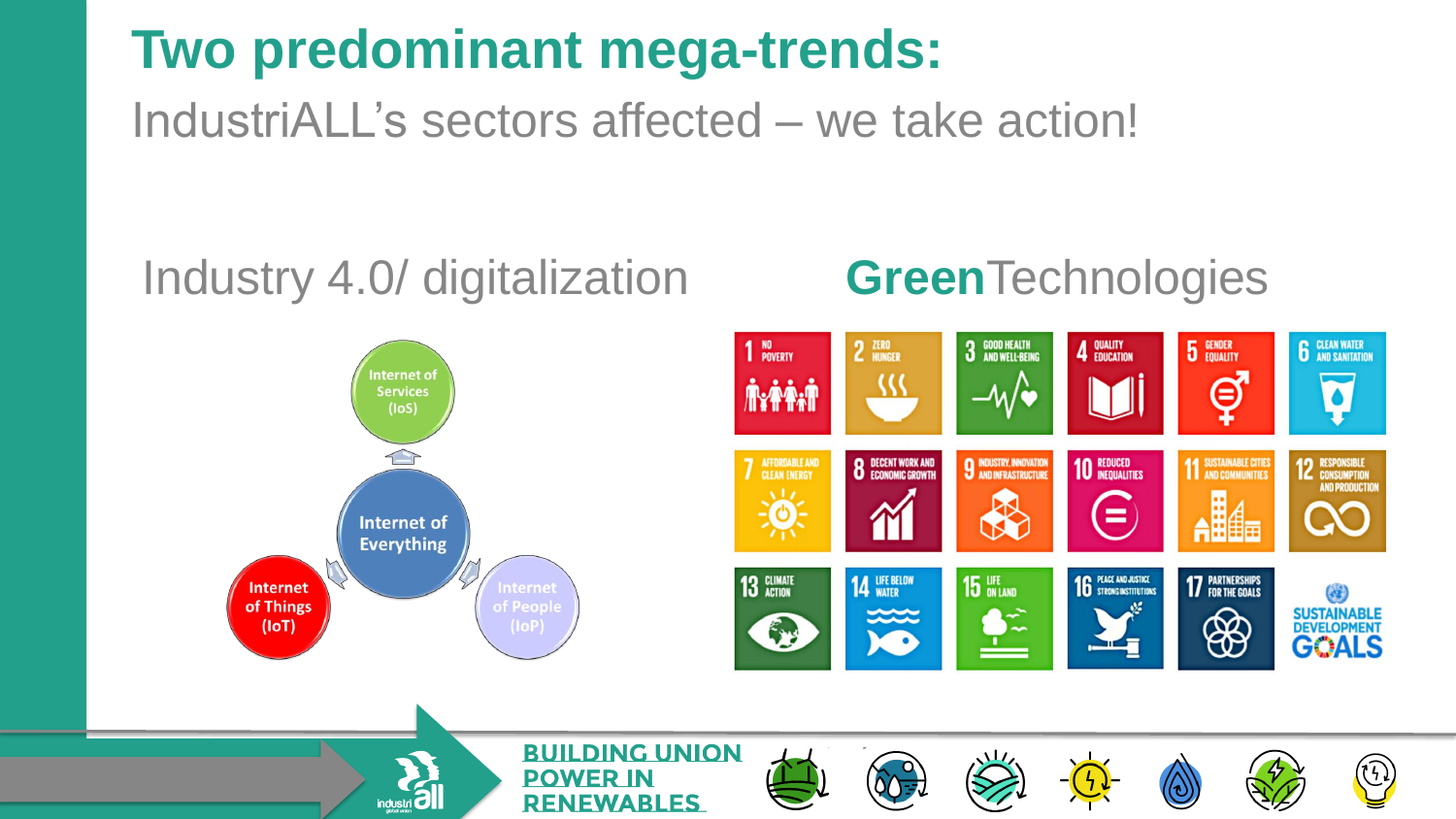# **GreenTech: production + consumption**

Challenges + opportunities for trade unions

industri C

**Cradle to Cradle instead of Cradle to Trash The Doughnut**



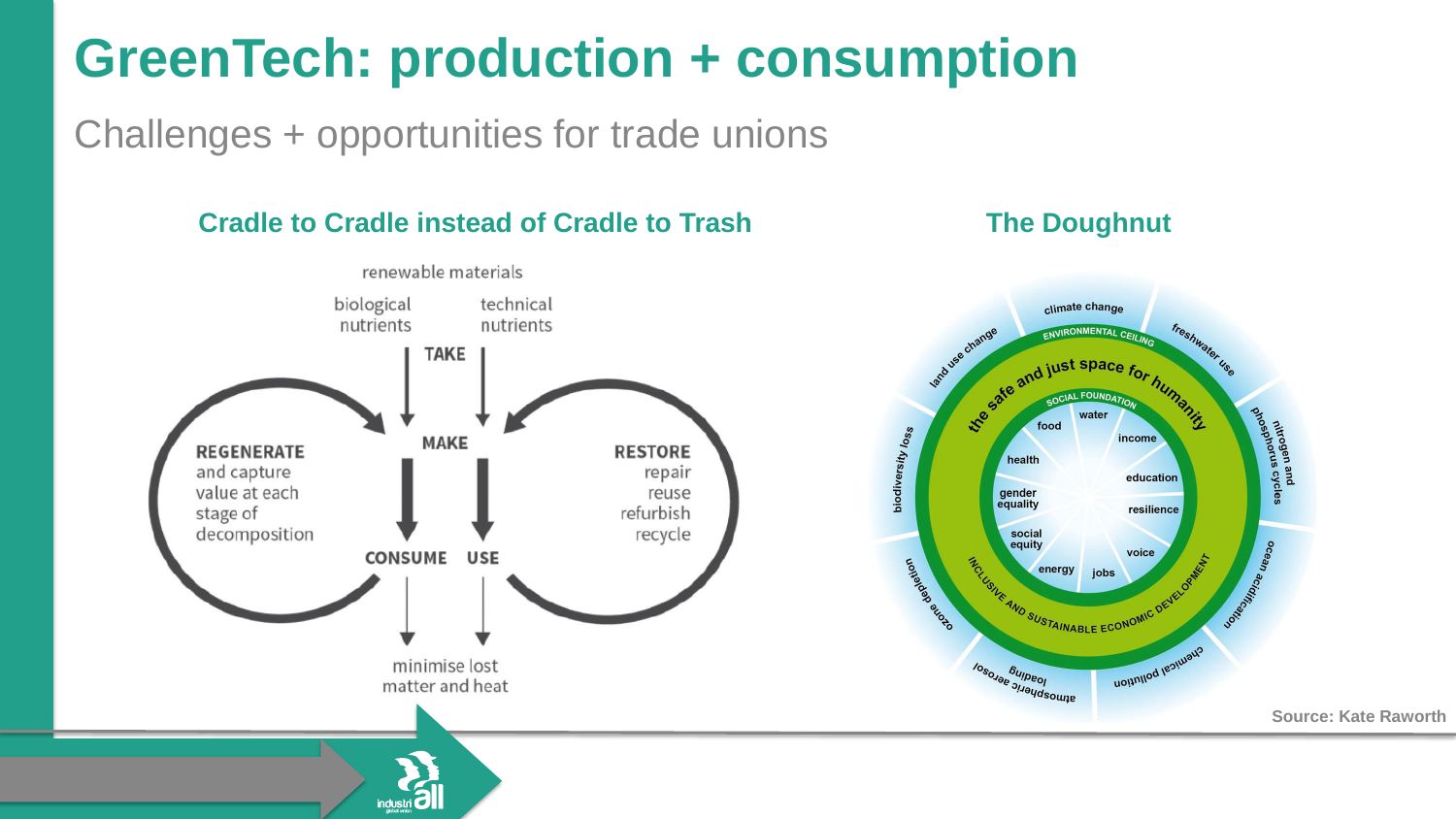# **The four leading markets most important for Mechanical Engineering**

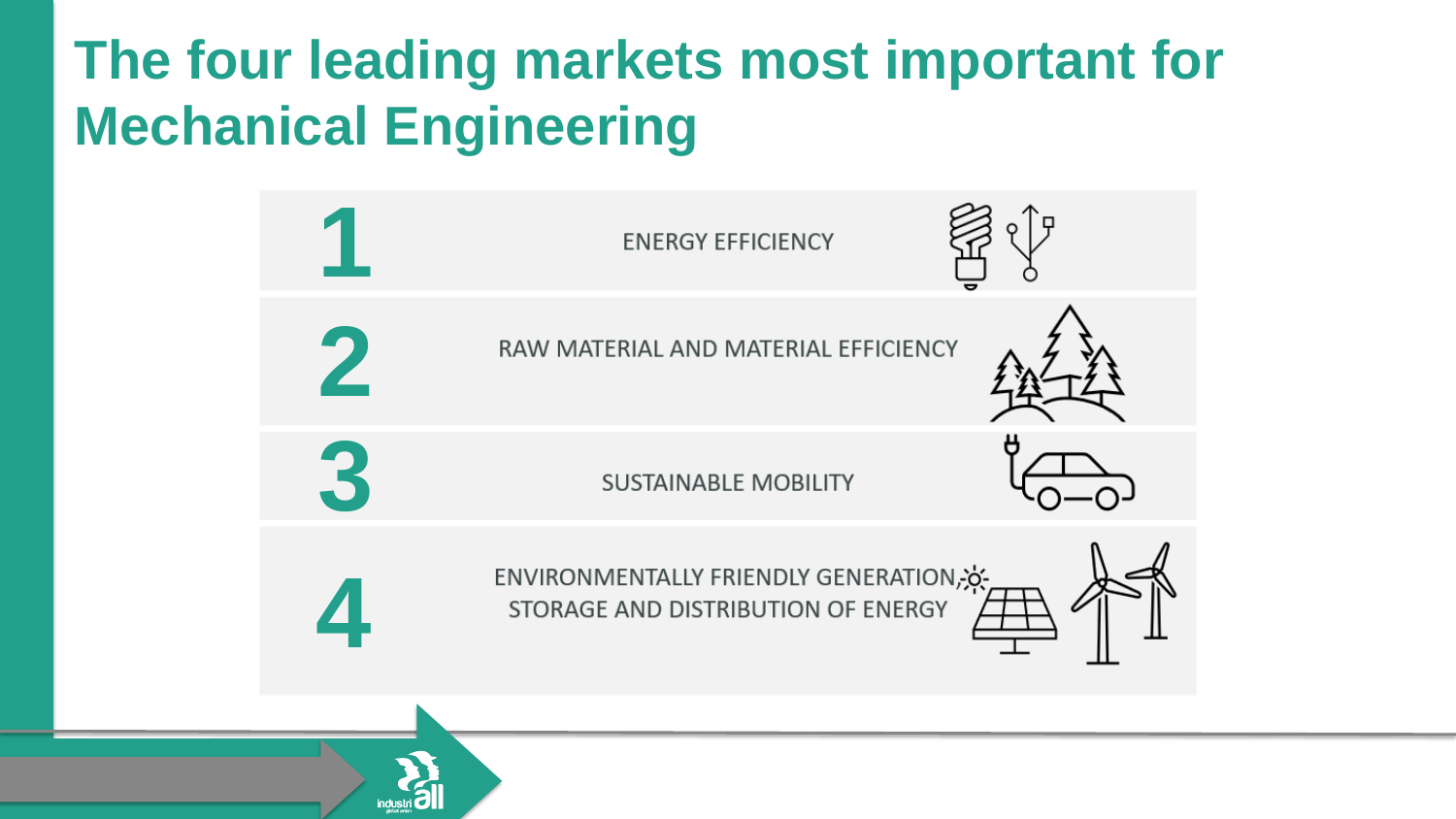# **Opportunities and challenges**

Trade unions have to monitor + fight to make green jobs good jobs: this translates to **"union jobs"**